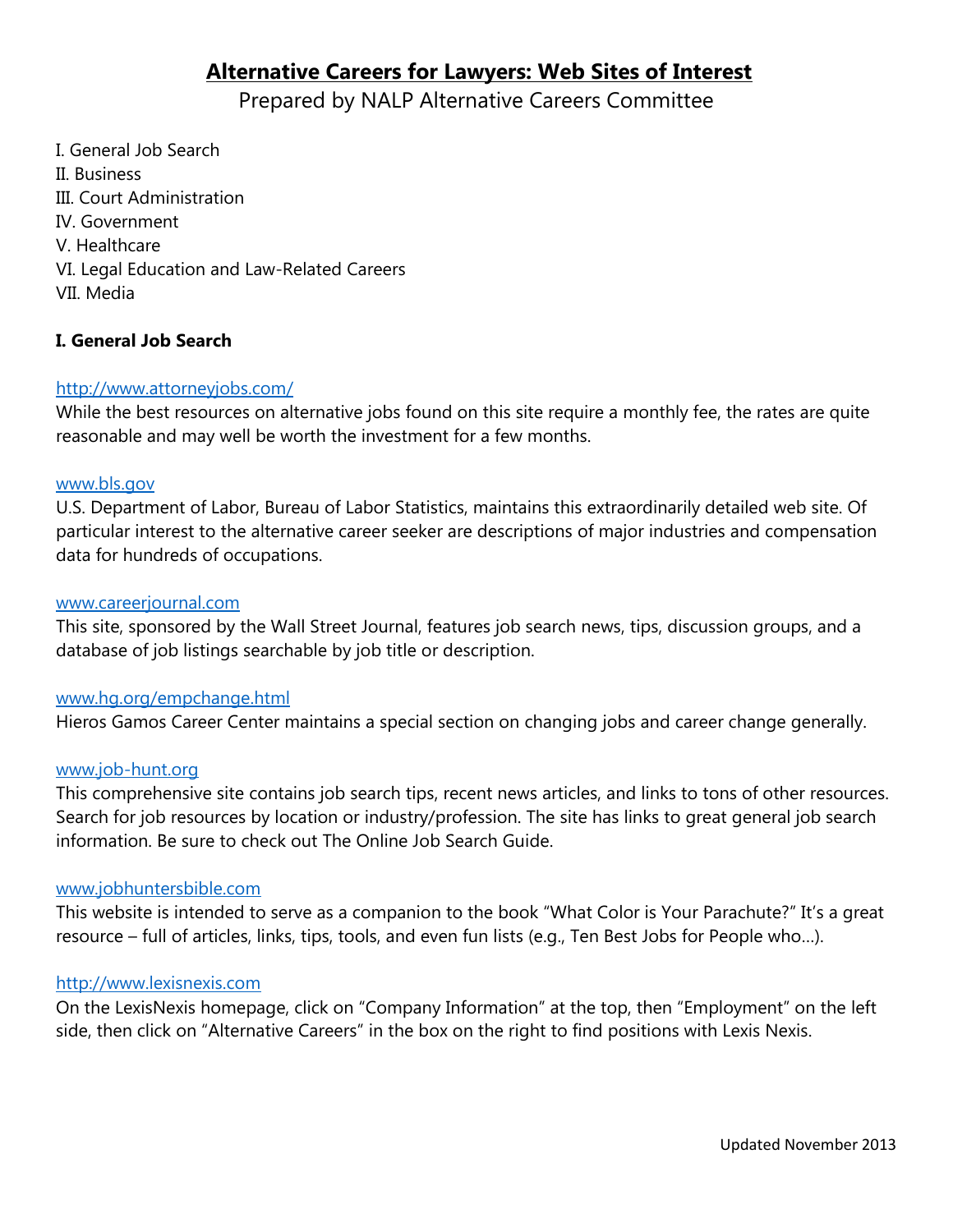### [www.opportunityknocks.org](http://www.opportunityknocks.org/)

Look for nonprofit jobs and career opportunities on this site. Registration to receive email alerts of open positions matching your interests is free.

#### <http://online.onetcenter.org/>

This is an interactive database of occupational information. Conduct a skills search to find jobs that match your skills or find information (nationally and by state) on particular occupations.

#### [www.rileyguide.com](http://www.rileyguide.com/)

This is a well-known guide to online job search articles and resource

#### [www.vault.com](http://www.vault.com/)

This is a comprehensive job search site, which provides job listings, as well as company-specific message boards. Vault produces various career guides for law students and other professionals.

#### [www.wetfeet.com](http://www.wetfeet.com/)

This is a great general job search resource providing career research information as well as job search resources. Check out company, career, or industry profiles to learn more about the job options that are available.

#### **II. Business**

#### [www.cfainstitute.org](http://www.cfainstitute.org/)

The CFA Institute provides education for investment managers and analysts, as well as promotes high professional standards.

#### [www.amanet.org](http://www.amanet.org/)

Maintained by the American Management Association, this site offers a full range of management development and educational services for business professionals.

## [www.amcf.org](http://www.amcf.org/)

The Association of Management Consulting Firms is an international association of firms engaged in the practice of consulting to management.

## [www.apics.org](http://www.apics.org/)

The American Production and Inventory Control Society is the source of expertise in resource management for manufacturing and service industries. Registration is required for job bank access.

#### [www.astd.org](http://www.astd.org/)

The American Society for Training & Development is a leading professional organization and resource for workplace training and performance issues. A job bank is included on the web site.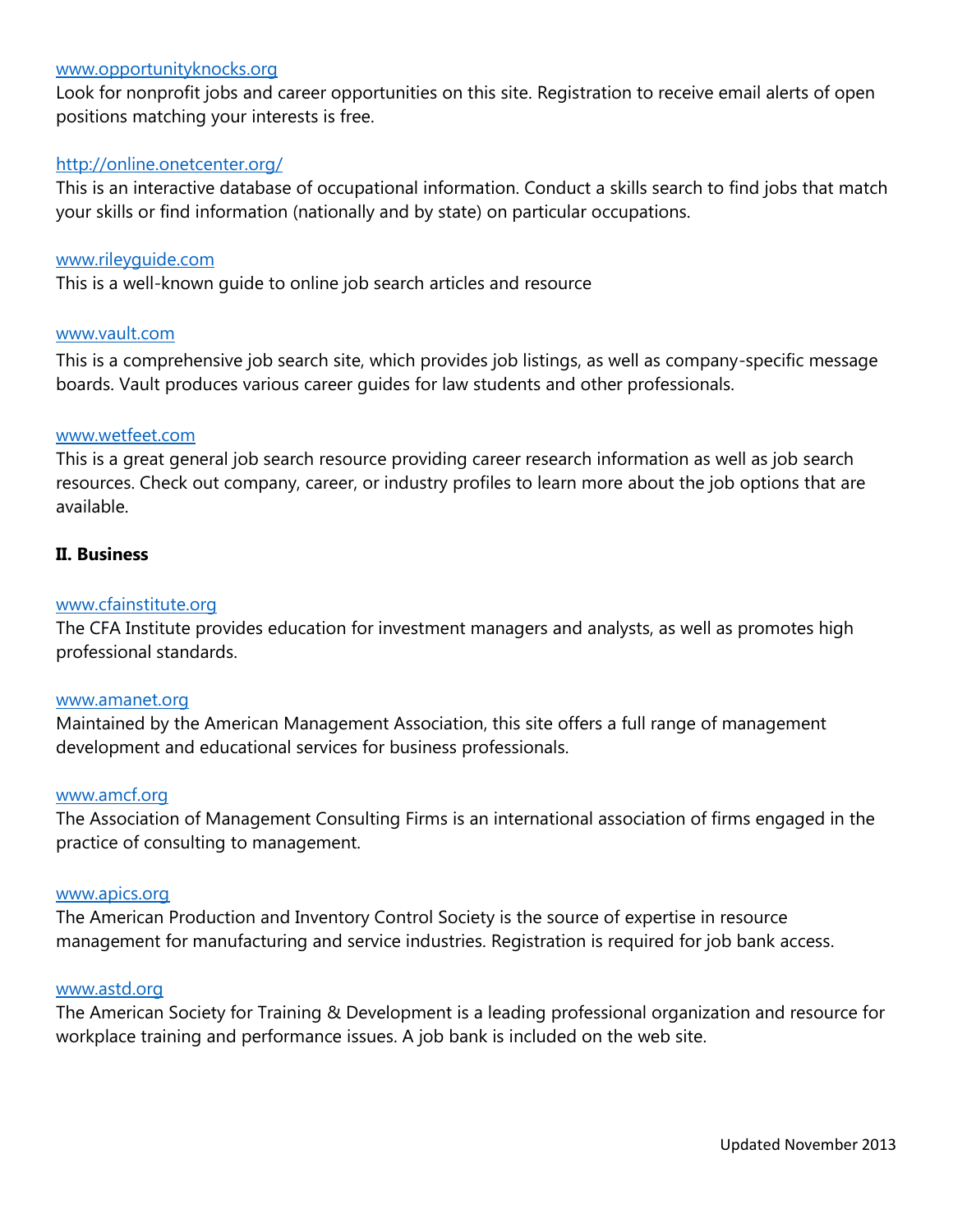#### [www.imcusa.org](http://www.imcusa.org/)

The Institute of Management Consultants USA is a national professional association representing management consultants. It awards the CMC (Certified Management Consultant) certification mark.

#### [www.managementconsultingnews.com](http://www.managementconsultingnews.com/)

This web site provides subscribers a free newsletter via e-mail covering the management consulting industry.

#### [www.marketingpower.com](http://www.marketingpower.com/)

One of the largest organizations for marketers, the American Marketing Association maintains this site, which provides career and salary information, as well as job bank listings.

## [www.shrm.org](http://www.shrm.org/)

The Society for Human Resource Management is the world's largest organization devoted to human resource management. The site provides links to resources, local chapters and job banks.

#### [www.siaonline.com](http://www.siaonline.com/)

The Securities Industry Association is an organization of 600+ securities firms, including investment banks, broker-dealers and mutual fund companies, active in all phases of corporate and public finance.

#### **III. Court administration**

#### <http://www.courtinfo.ca.gov/careers>

The Judicial Council of California provides information pertaining to court administration in California.

#### [www.judges.org](http://www.judges.org/)

The National Judicial College (NJC) is the nation's leading judicial training and education institution.

#### <http://www.uscourts.gov/>

Click on "Employment," then "Employment Opportunities in the Federal Judiciary," then on the "Search for Court Positions" to find open positions within the Federal Judiciary.

## [http://court.careerlink.com](http://court.careerlink.com/)

The National Center for State Courts created this site as a gathering place for job seekers to browse open court positions.

[Consult the Administrative Office of Courts in your preferred state for a list of available job openings and their requirements.]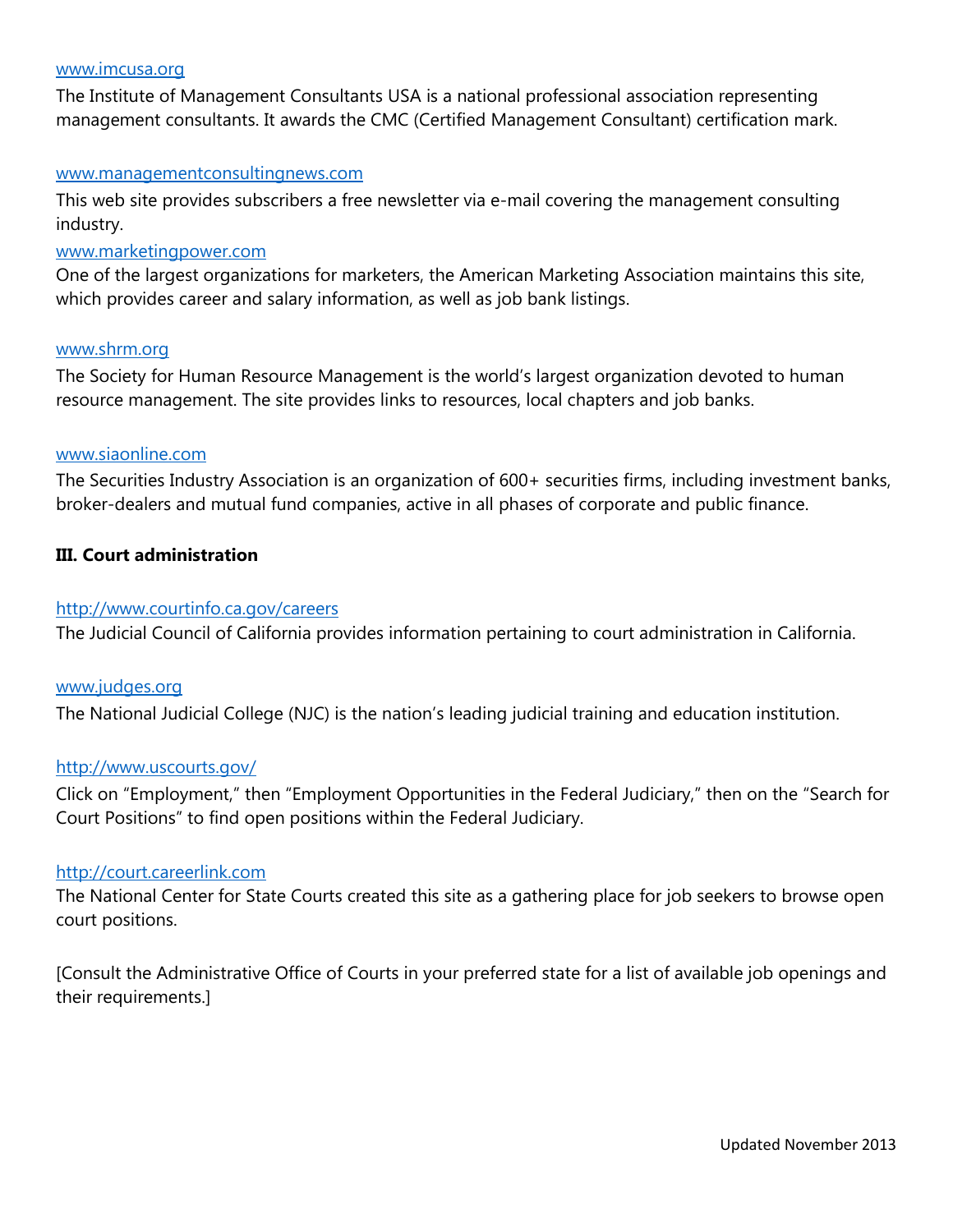## **IV. Government**

## **A. Federal Government**

#### <http://www.archives.gov/careers>

The National Archives employment website.

## [http://www.attorneyjobs.com](http://www.attorneyjobs.com/)

Federal Reports maintains the Legal Career Center. This site contains an extensive database of attorney and law-related positions in a variety of settings, including federal, state and local government. Attorney Jobs also includes *JD Preferred – Alternative Legal Careers for Lawyers*, which is a useful resource for any student considering non-traditional legal careers. Students will also find a number of helpful pages on the site including resume and interviewing tips and federal and state government application forms, which can be downloaded.

## [http://www.calltoserve.org](http://www.calltoserve.org/)

The Partnership for Public Service has joined with the U.S. Office of Personnel Management to develop a national initiative, *A Call to Serve: Leaders in Education Allied for Public Service.* This initiative is designed to educate a new generation about the importance of a strong civil service, help re-establish links between federal agencies and campuses, and provide students with information about federal jobs. This site includes information regarding applying for federal employment, contains profiles of various opportunities with federal agencies (throughout the country), and links to each agency's main and job listing web pages. It profiles specific federal opportunities by interest areas such as Economics, Education, Health, Human Resources, Law Enforcement, and Public Relations.

## <http://www.fedjobs.com/>

The Federal Research Service is a private organization which maintains a searchable database of federal government jobs. Choose an occupation and narrow your search by location, agency, and other criteria.

#### [http://www.usa.gov](http://www.usa.gov/)

This is the official U.S. gateway to all government information on the Internet. This comprehensive site provides links to all federal entities in the three branches of government.

## [http://www.pmf.opm.gov](http://www.pmf.opm.gov/)

This site details the Presidential Management Fellows Program, a federal program designed to groom graduate students for upper-level management positions in the federal government. The site provides lists of agencies and their departments and offices that hire PMIs.

## **B. State Government**

## <http://www.bls.gov/oco/cg/cgs042.htm>

The Bureau of Labor Statistics provides information on state and local government describing the nature of the industry, related occupations, working conditions, earnings and outlook for the industry.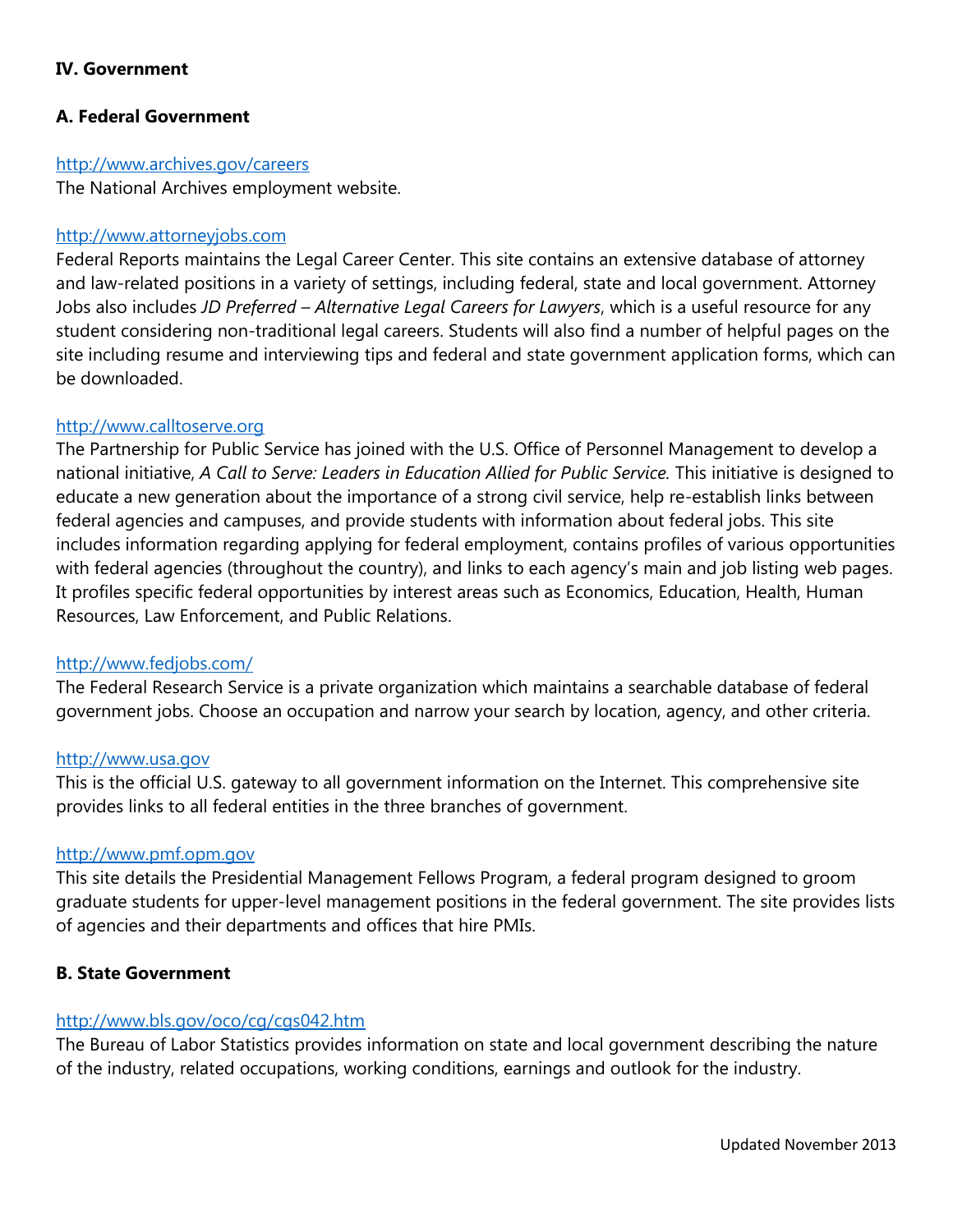## [http://www.usa.gov](http://www.usa.gov/)

This site includes several links to state and local government home pages and related web sites, such as state administrative agencies, categorized by topic (e.g., Drug, Education, Health, Housing, Labor, etc.)

## <http://www.hg.org/usstates.html>

This page on the Heiros Gamos web site contains links to state government resources for all the US states, as well as to associations dealing with state and government municipalities and other related sites. It provides a very comprehensive list of links and is a wonderful starting place for conducting research.

#### <http://www.naag.org/>

The website of the National Association of Attorneys General provides access to research, news, and links to the Attorney General's Office for each state.

## [http://www.50statejobs.com](http://www.50statejobs.com/)

View job listings by industry, including state and local government opportunities, and post a resume online. This site contains state and federal government job listings as well as Fortune 500 listings.

## [http://www.statelocalgov.net](http://www.statelocalgov.net/)

This site provides state government links for all 50 states. Click on the state that interests you and find links to the state home page, Statewide Offices, Legislative branch, Judicial branch, Executive branch, Boards & Commissions, Cities, Counties, Towns, and Libraries for each state. Additional resources are also available on national organizations for state government employees, regional governments, and other related topics. This is a wonderful starting point for locating state government information.

## **C. Political/Legislative**

#### [www.gop.com](http://www.gop.com/)

The Republication National Committee does not list positions with the organization on its site but provides helpful information for those interested in conservative politics and causes.

#### [www.house.gov/content/jobs/](http://www.house.gov/content/jobs/)

This page of the U.S. House of Representatives website contains a discussion of employment opportunities at the house.

#### [www.hillzoo.com](http://www.hillzoo.com/)

This "inside the beltway" site lists positions on and off Capitol Hill for those interested in working on either the Right or the Left.

#### [www.opajobs.com](http://www.opajobs.com/)

This site contains job listings in government affairs, public relations, legislation, print and broadcast journalism on the Hill, and in non-profits, corporations, and federal agencies in the Washington, DC area. A subscription is required.

#### [www.rcjobs.com/](http://www.rcjobs.com/)

The Roll Call, one of Capitol Hill's political newspapers, lists jobs on its website.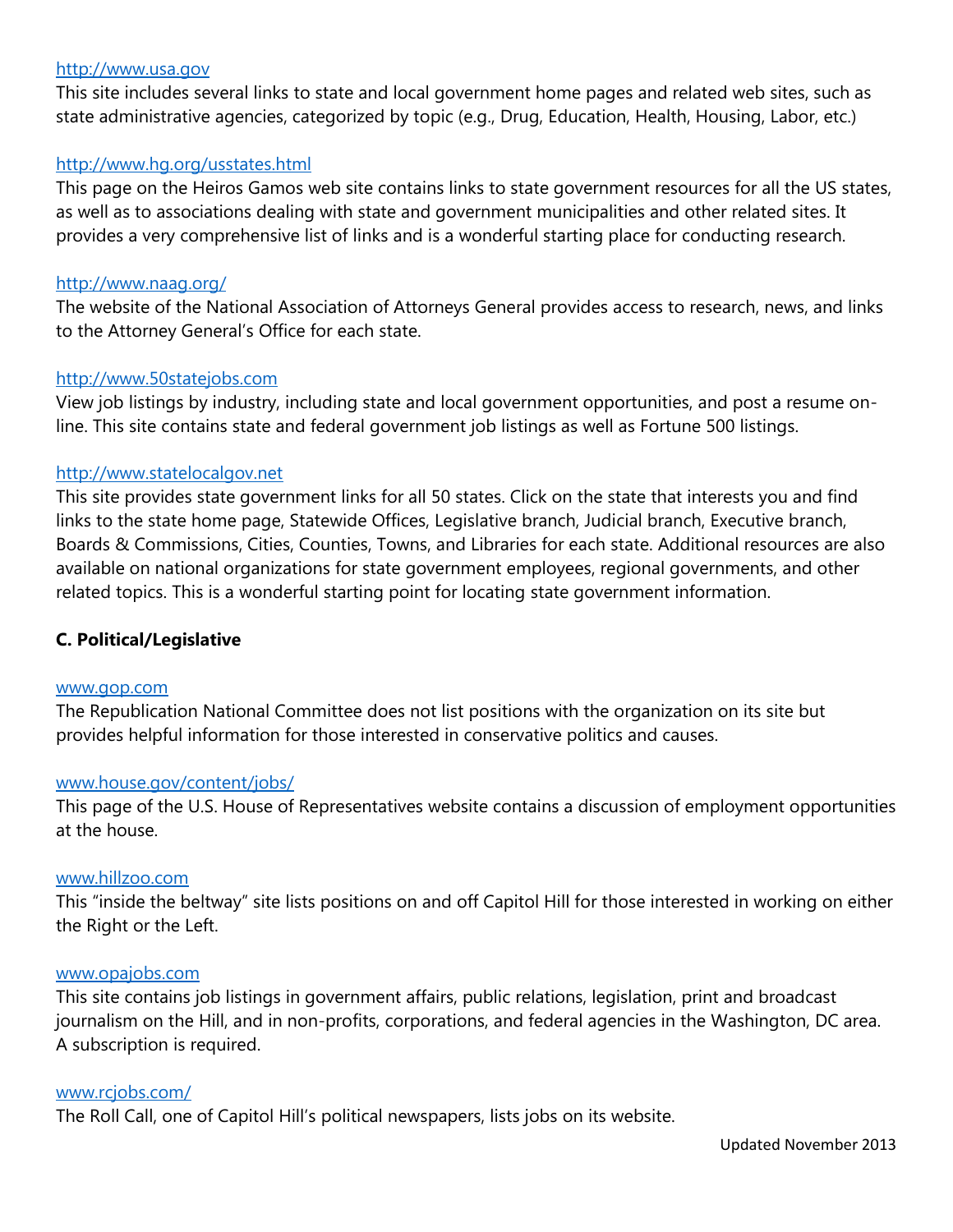#### [www.senate.gov](http://www.senate.gov/)

While the U.S. Senate website does not contain a specific page on employment, this general overview may prove useful to job seekers looking for a comprehensive overview of the entity.

## **V. Health Care**

## [www.ache.org](http://www.ache.org/)

The American College of Healthcare Executives is the international organization for healthcare executives. Click on the Career Services tab to search the ACHE job bank and to find a list of healthcare career-related resources. Also check out the Publications section and view the books available on career development. This is a great starting place for information on healthcare management.

## <http://www.healthcarejobstore.com/>

This web site is an enormous database of all types of healthcare jobs. Search for jobs by job title, get assistance with preparing a healthcare resume, or post your resume in the employer access database.

## <http://www.healthlawyers.org/>

This is the web site of the American Health Lawyers Association. It contains information about relevant news and publications, listserves, related resources, and a national job bank.

## <http://www.healthleaders.com/index.php>

This multimedia company provides information to healthcare professionals through its HealthLeaders Magazine, online news, and relevant research.

## <http://www.healthmanagementcareers.com/>

This site from the American College of Healthcare Executives provides information on what a healthcare executive is and the types of opportunities available within the profession.

#### <http://www.hfma.org/>

The Healthcare Financial Management Association is a national professional membership organization. Its web site offers a Job Bank, lists of executive search firms, and resume-referral services (available to members only).

#### <http://www.hhs.gov/>

This is the web site for the United States Department of Health and Human Services. It provides information on the various HHS programs and operating divisions. Follow the links to learn more about employment opportunities both for students and graduates.

#### [www.mgma.org](http://www.mgma.org/)

This site, from the Medical Group Management Association, offers information on physician practice management. The Job section contains a job bank and other career resources, including salary and internship information.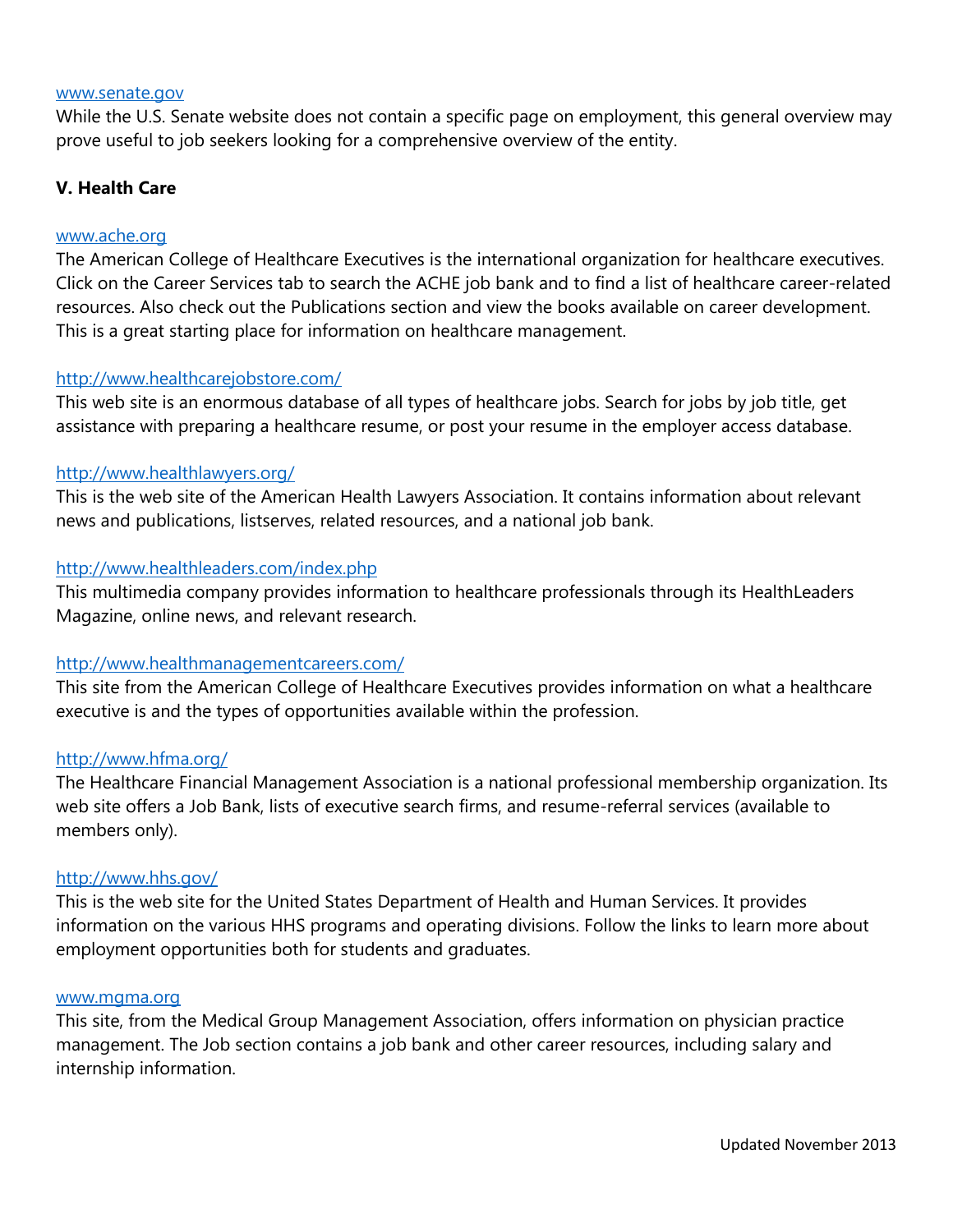## <http://www.modernhealthcare.com/>

This is the on-line version of Modern Healthcare magazine. It is a great source for current healthcare news and hot topics articles. There is a members-only career center and a page of resources with archived articles, surveys, and lists.

## <http://www.nih.gov/sigs/bioethics/>

This comprehensive site, maintained by the National Institutes of Health, provides links to "Bioethics Resources on the Web." There are links to specific topics, general and federal resources, and organizations of interest. The section on Careers in Bioethics provides job postings and information on postbaccalaureate opportunities.

## **VI. Legal Education and Law-Related Careers**

## [http://jurist.law.pitt.edu](http://jurist.law.pitt.edu/)

These pages on the Jurist web site, maintained by the University of Pittsburgh School of Law, contain many helpful links for the would-be law professor.

## <http://www.aallnet.org/>

Information from the American Association of Law Libraries on law librarianship as a career.

## [www.higheredjobs.com](http://www.higheredjobs.com/)

## **VII. Media**

#### [www.aaaa.org](http://www.aaaa.org/)

American Association of Advertising Agencies is a national trade association representing the advertising agency business in the United States. Its membership produces approximately 75 percent of the total advertising volume placed by agencies nationwide.

#### <http://www.aejmc.org/>

The Association for Education in Journalism and Mass Communication is a non-profit, educational association of journalism and mass communication faculty, administrators, students and media professionals.

## [http://www.attorneyjobs.com](http://www.attorneyjobs.com/)

Attorneyjobs.com has a large section discussing alternative careers in general. Media and entertainment is a subset of the proposed alternative careers. The page provides a sampling of representative job titles within media and entertainment fields.

## [http://www.business.com/directory/media\\_and\\_entertainment/index.asp](http://www.business.com/directory/media_and_entertainment/index.asp)

The media and entertainment pages of business.com provide information on corporations in the field.